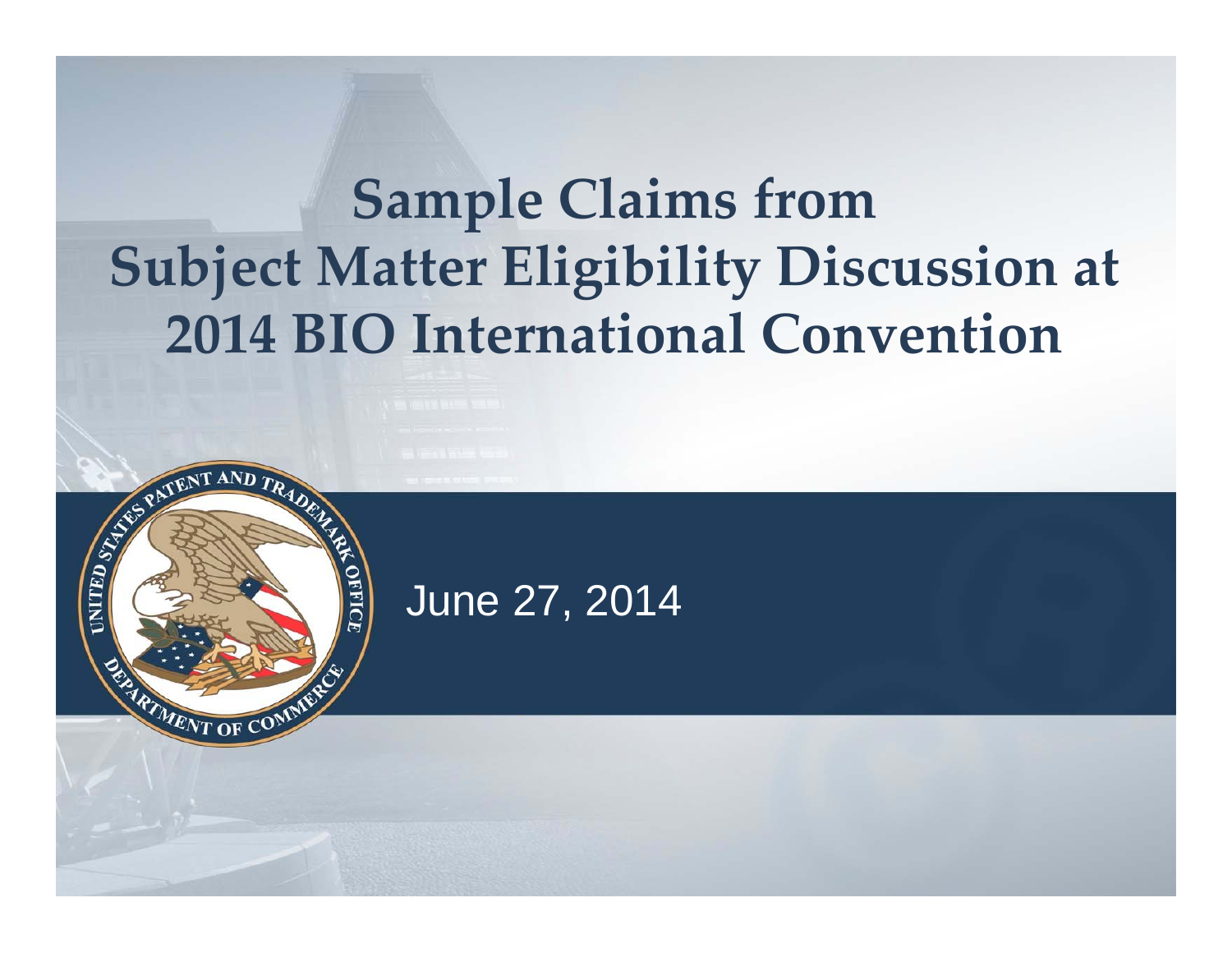# **OFFIC**

#### Introduction

- The following sample claims were discussed at the 2014 BIO International Convention.
- We invite discussion and feedback from the public on the subject matter eligibility of these claims.
- We also invite discussion and feedback on other claims, and any other aspect of the Guidance and examiner training.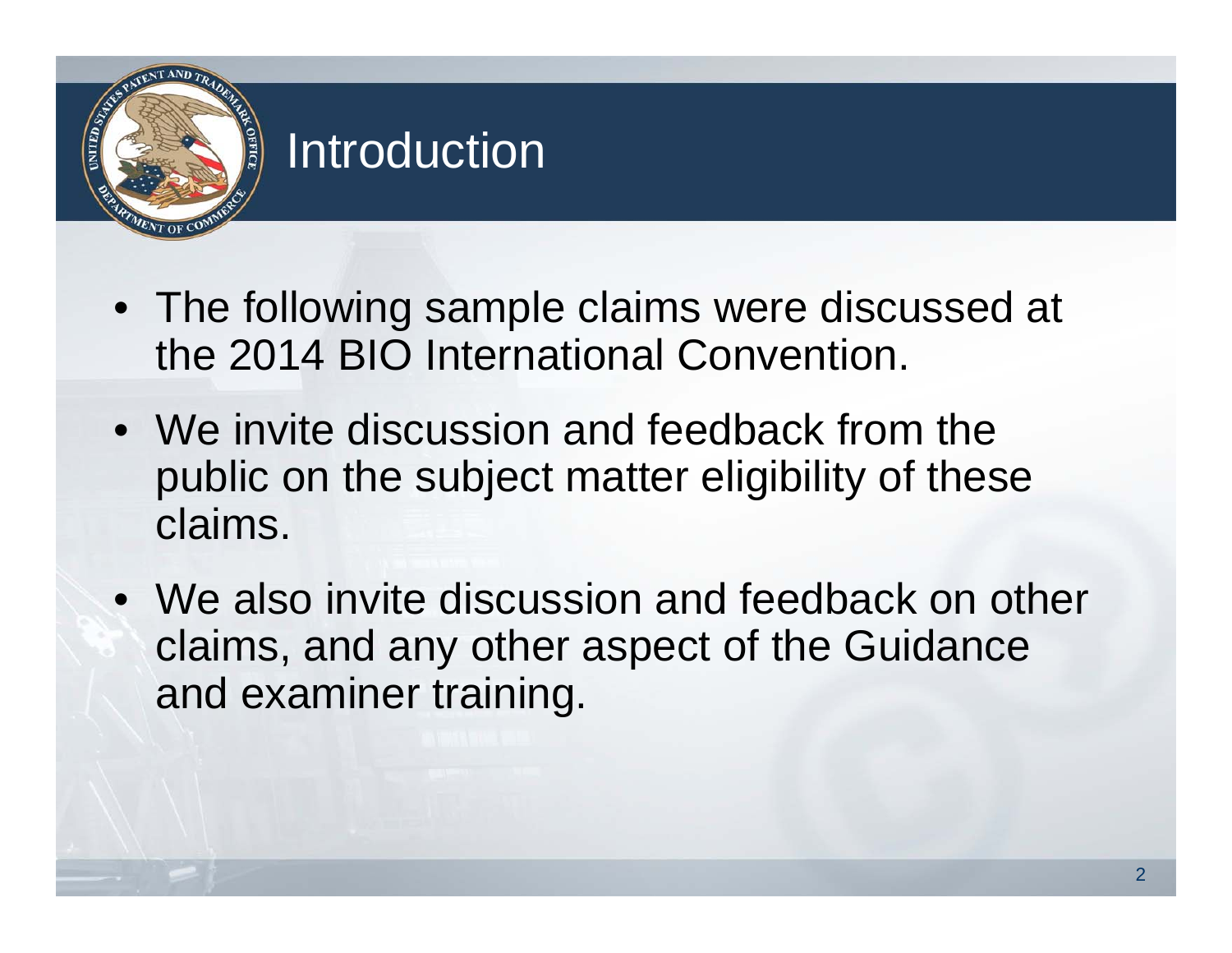

### Factual Assumptions

- Antibiotic L is a naturally occurring protein produced by a particular bacterial species. It exhibits antibiotic activity in nature (e.g., it kills other bacterial species in its natural environment).
- SEQ ID NO: 1 is the naturally occurring DNA sequence that encodes Antibiotic L.
- SEQ ID NO: 2 is the naturally occurring amino acid sequence of Antibiotic L.
- Some "fluorescent labels" are naturally occurring.
- Antibodies to Antibiotic L are naturally occurring in wild coyotes, but not in humans or mice.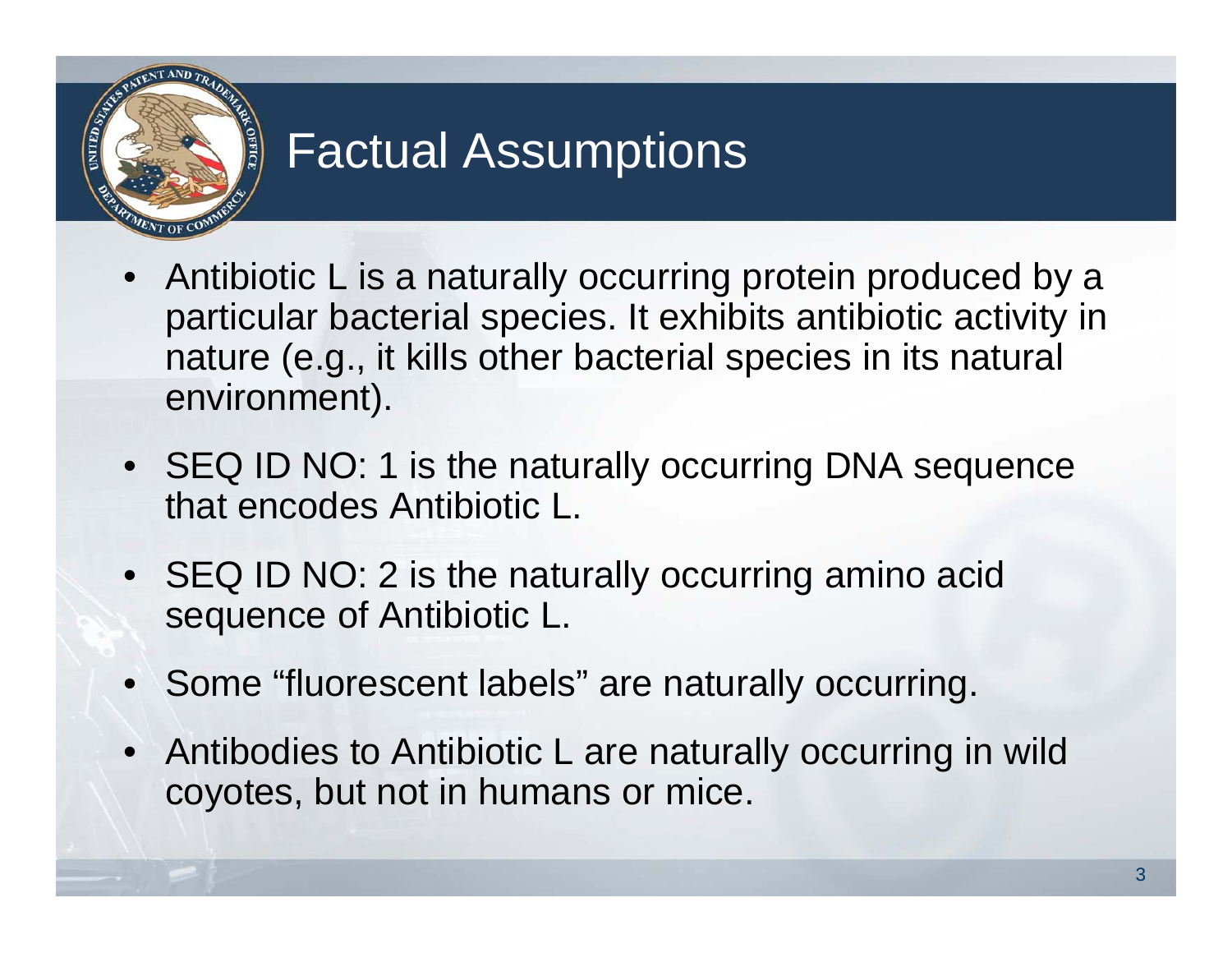### Small Changes To A Natural Product

- 1. Isolated nucleic acid comprising a sequence that has at least 90% identity to SEQ ID NO: 1 and contains at least one sequence modification relative to SEQ ID NO: 1.
- 2. Polypeptide comprising an amino acid sequence that has at least 90% identity to SEQ ID NO: 2 and contains at least one sequence modification relative to SEQ ID NO: 2.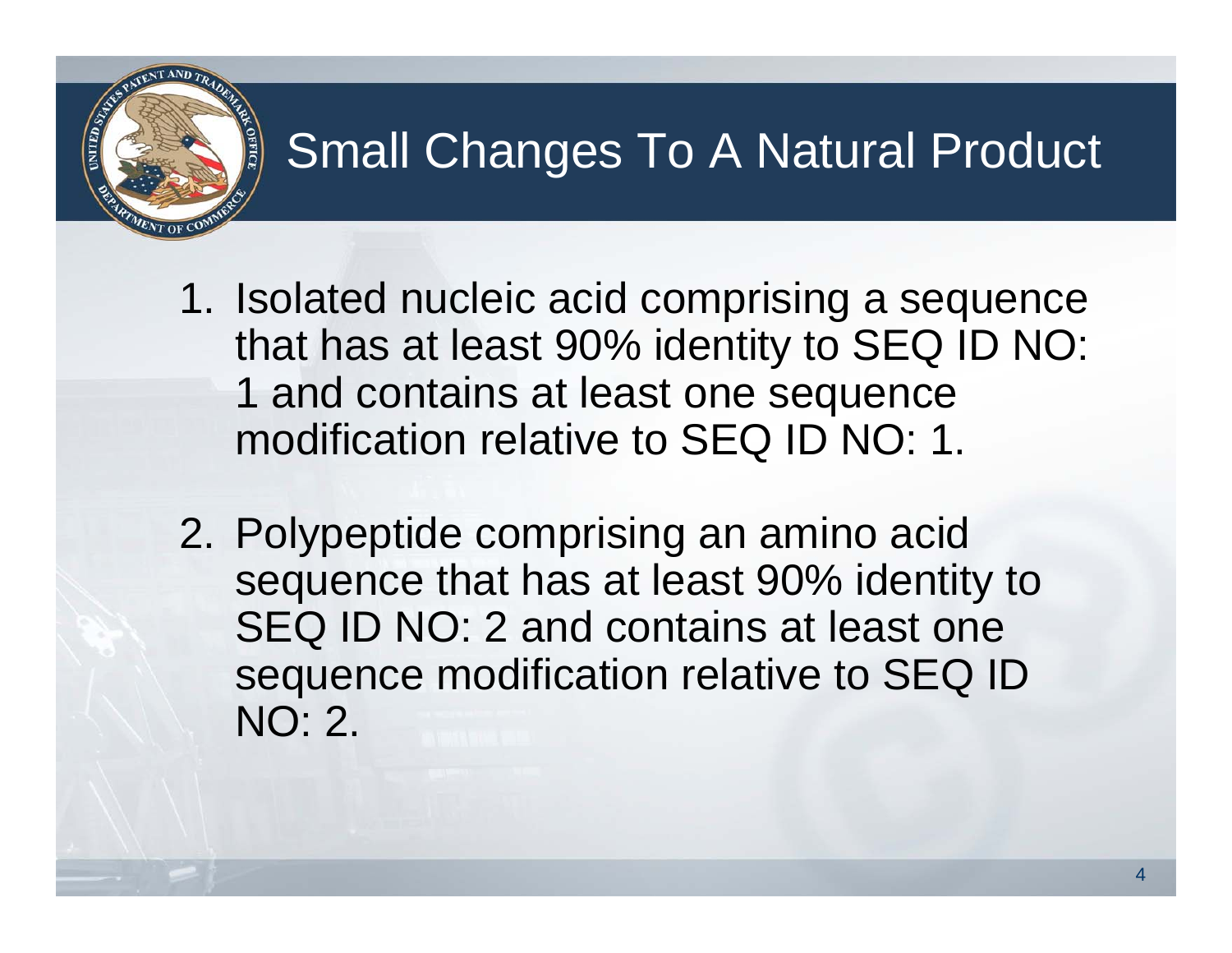

### Derivatives of Natural Products

- 3. A nucleic acid comprising SEQ ID NO: 1 and a fluorescent label attached to the nucleic acid.
- 4. A chimeric or humanized antibody to Antibiotic L.
- 5. Purified Antibiotic L.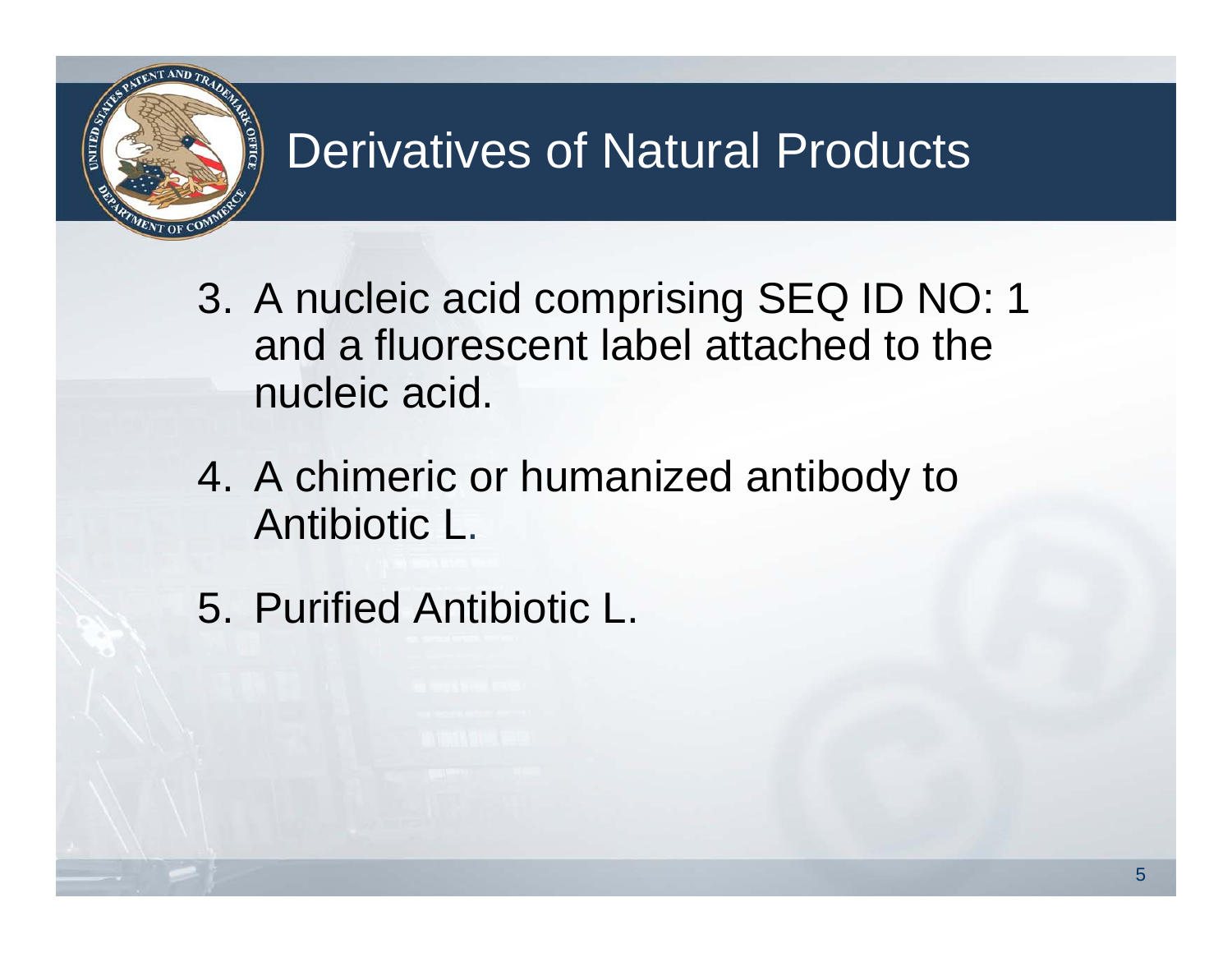

## Products Created By Human Manipulation Of Natural Processes

- 6. Antibiotic L, which is expressed by recombinant yeast.
- 7. A human or fully human antibody to Antibiotic L.